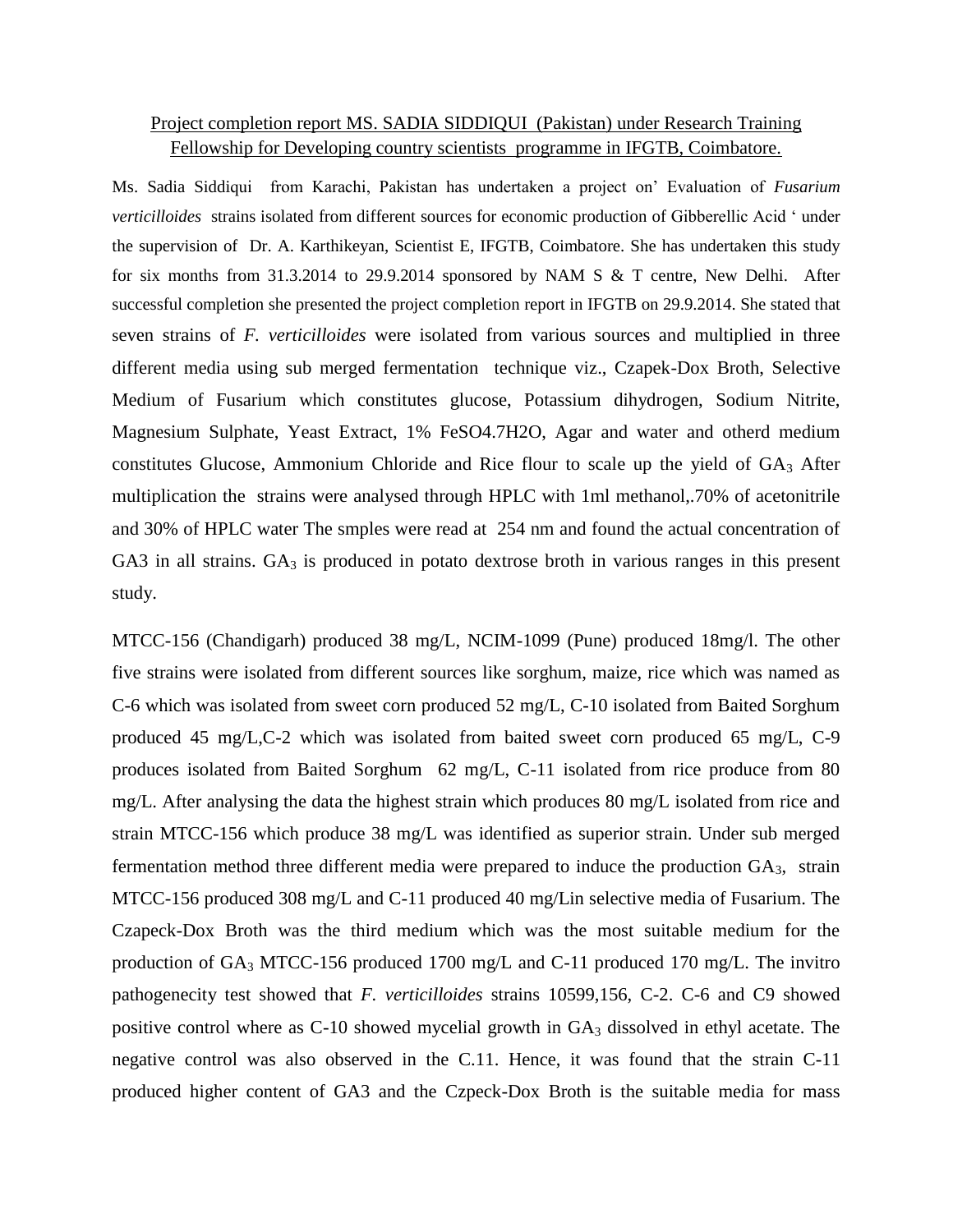multiplication of  $F$ . *verticilloides*. For economic production of  $GA_3$  in large scale the strain  $C-11$ and the media Czpeck-Dox Broth are the suitable agents as analysed in this study. The pathogenecity studies were alos revelaed that the strains are generally non pathogenic. In addition to that she has also accompalished the works of Molecular identification and Scanning electrom microscopy studies on *F.verticilloides*

Sh. R.S. Prashanth IFS, Director of IFGTB presented the course completion certificate and congratulated Ms. Sadia Siddiqui on successful completion of the training course and wished her all the best in futurer carrier.